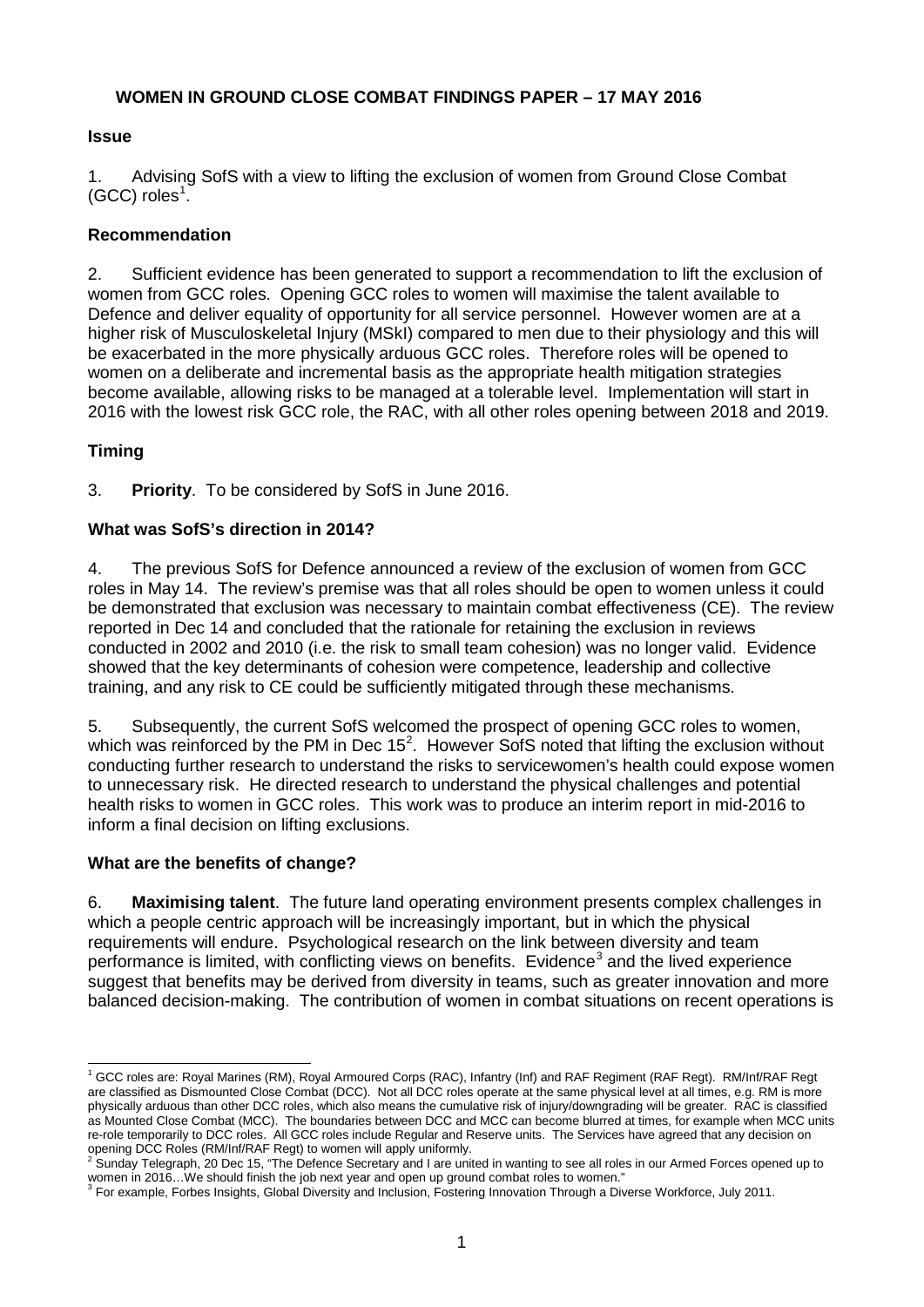well documented<sup>[4](#page-1-0)</sup>; an Army study of women's roles in recent operations<sup>[5](#page-1-1)</sup> identified that commanders wanted more women in their teams especially when operating 'amongst the people'.

7. **Accessing more talent**. The challenges of the future recruiting and operating environment will require Defence to draw on all available talent much of which is female<sup>[6](#page-1-2)</sup>. Changing policy and opening GCC roles to women is likely to have an overall positive impact on female recruitment and career management over time.

8. **Equality of opportunity**. Women are fully integrated within Defence, but currently they cannot serve in all roles. With changes to prevailing views in society and positive experiences from recent operations (although not in GCC roles), it is right and fair that all individuals who are capable of meeting an employment standard are given the opportunity to serve in the role of their choice.

9. **Reputation**. There would be benefits to Defence's reputation amongst both external and internal audiences.

a. **External reputation**. If implementation is conducted properly, the UK Armed Forces' reputation will be enhanced. Removing the exclusion to women will promote Defence as a modern employer and genuine meritocracy in which all who are capable of attaining the requisite employment standards are given an equal opportunity to succeed. Maintaining the exclusion will also leave the UK misaligned with key partners including the US and AUS, who have already opened all combat roles to women.

b. **Internal reputation**. Female service personnel would see opening GCC roles as a positive step<sup>[7](#page-1-3)</sup>. Internal communications may need to reassure personnel in the transitional period that entry standards will not be lowered. The internal and external reputational benefit would be undermined if opening roles unjustifiably early exposes women to higher and unmanaged health risks.

#### **How was the review conducted and what has it found?**

10. **2015/2016 review**. The 2015/16 Review has built upon previous work and explored, in further detail, the potential adverse health effects on women identified in the 2014 report. It has also considered mitigation strategies. It has delivered an Interim Health Report with up to date evidence as part of a five-year physiological research programme to understand the health effects of combat roles on men and women, and design new PES, physical testing regimes, and mitigation measures. The research has been front-loaded to inform a potential decision in mid-16. The WGCC team have collaborated with AUS and the US during programme development, saving time and resource by adopting similarly validated research frameworks<sup>[8](#page-1-4)</sup>.

11. **Interim Health Report**. The IHR was published in Apr 16. Understanding of the risks will improve year on year, but the true risks will not be fully understood until women actually serve in GCC roles. However it is believed that the IHR has delivered sufficient evidence to support the SofS decision on the lifting of exclusions. It has quantified the risks more fully than in 2014, using more robust data to increase confidence and compares favourably with the evidence used by other nations to make similar decisions. It quantifies the MSkI risks to men currently in GCC roles and women in non-GCC roles and identifies mitigation measures to reduce MSkI. A lack of evidence and understanding does persist in some areas, such as mental and reproductive health and these continue to be part of the research effort. But compared to 2014, the report represents a step change in Defence's understanding of MSkI risks to men and women.

<span id="page-1-1"></span><span id="page-1-0"></span> <sup>4</sup> Qualitative Report for the Study of Women in Combat, Berkshire Consultancy, 13 Nov 09.

Assessment of Women's Roles in Recent Operations, DLW 4\_3\_1\_13, dated 19 Jun 14.<br>51% of the UK population is currently female.

<span id="page-1-4"></span><span id="page-1-3"></span><span id="page-1-2"></span> $\frac{7}{2}$  2014 WGCC Survey: 59% of women were in favour of lifting the exclusions to women in GCC roles.<br><sup>8</sup> Specifically the methodology for generating optimsed PES. This will generate an international scientific standar longitudinal international collaboration.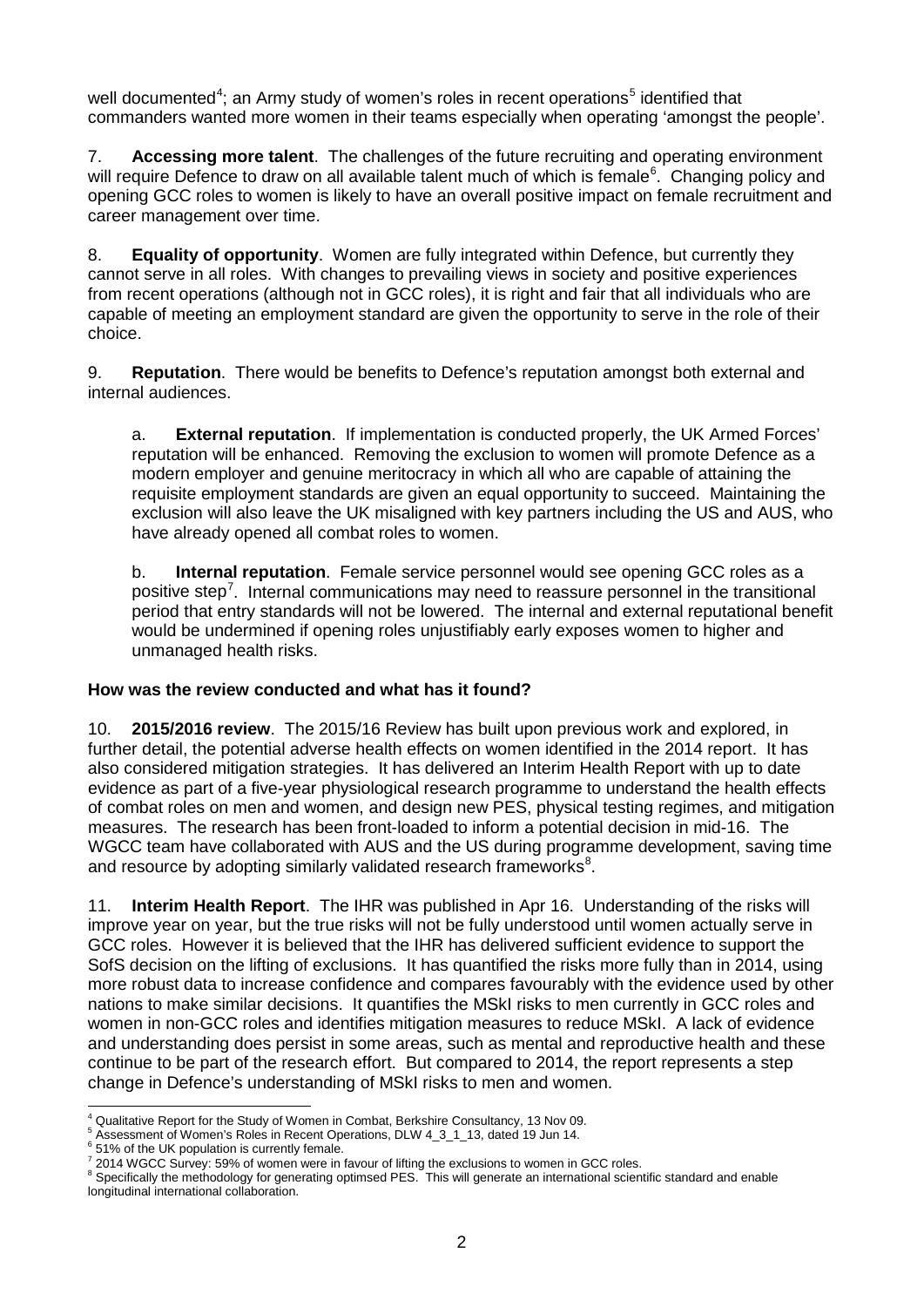12. **IHR findings**. The IHR investigates three key areas of potential risk to women identified in the 2014 review – MSkI, mental ill-health and impaired reproductive health. Additional work was conducted to project the MSkI risks to women's health in GCC roles, extrapolating data from the most representative serving male and female populations<sup>[9](#page-2-0)</sup> and associated evidence<sup>[10](#page-2-1)</sup>. Detailed analysis is at Annex A. MSkI is the most significant health issue across Defence and currently accounts for 60% of all medical discharges. MSkI rates are currently higher for men in infantry training compared to non-infantry training, particularly with hip/stress fractures. Servicewomen have a higher rate of medical discharge than servicemen, for example women in Army Phase 1 training have a two-fold higher risk of MSkI than men. This is projected to increase with service in GCC roles. Projected rates for medical discharges in initial training show that women will be at higher risk in RM/Inf/RAF Regt roles compared to the RAC. Projected rates for women in the RAC will be broadly the same as for women who already serve in the RA and RE. Personnel interested in serving in GCC roles will be made aware of the physical demands of the roles as part of the recruiting process if a decision to lift the exclusion is made.

13. **MSkI mitigation over time**. The IHR identified mitigations which could reduce MSkI by up to 20-30%<sup>[11](#page-2-2)</sup> compared to the status quo across Defence. These will be applied across Defence as they become available, starting immediately. This estimated reduction in MSkI is based on a high level of evidence for injury prevention methods and expert opinion with regard to the effectiveness of mitigations.

a. **Initial mitigations**.Up to 20%[12](#page-2-3) could be achieved within 12 months through: the delivery of optimal physical training strategies in training units and the field force; throughcareer injury prevention strategies at an individual level; and better education of individuals, instructors and the chain of command. Work has already begun to develop and implement new physical training (PT) programmes across Defence. The first benefits will start to be realised by Nov 16.

#### b. **Physical Employment Standards (PES)**.

(1) PES are designed to match an individual's physical ability to their employment and specify optimised employment-based physical tests for the current operating context, with the aim of achieving optimal 'job-person fit' and ensuring standards are maintained. Current standards are effective although based on 1990s science and  $control<sup>13</sup>$ . They need to be re-designed for all employments across Defence using upto-date scientific methodologies. New PES constitute the primary and most compelling mechanism for the Armed Forces to enact the best physical mitigation strategies; the effect will be twofold – to mitigate the risk of MSkI and to identify and harness the right talent for future operational success. It is estimated that a further 5-10% reduction in MSkI could be achieved through the delivery of new PES.

(2) The development of PES began in 2015 and on current projections will deliver for GCC roles in 2018 (accepting it will then take up to 12 months to roll out across the force). This is sophisticated and complex research which is resource and time intensive. A team of in-house and contracted experts are following an internationally-

<span id="page-2-0"></span><sup>&</sup>lt;sup>9</sup> For example, RMAS was the group most representative of the differences in injury rates between men and women in physically arduous roles. However the more arduous nature of some GCC roles compared to RMAS may mean the projected risks to women are under-estimated in the Interim Health Report, particularly for DCC roles. This effect will be amplified as roles become more arduous e.g. RM and PARA.<br><sup>10</sup> Data for the training population are more comprehensive than for the trained strength population.

<span id="page-2-2"></span><span id="page-2-1"></span><sup>&</sup>lt;sup>11</sup> This estimated reduction is based on international academic studies and peer reviewed evidence from the interventions shown in the IHR.

<span id="page-2-3"></span><sup>12&</sup>lt;br><sup>12</sup> 20% reduction in MSkI rates. Bullock SH, Jones BH, Gilchrist J, Marshall SW. Prevention of Physical Training-Related Injuries: Recommendations for the Military and Other Active Populations Based on Expedited Systematic Reviews. American Journal of<br>Preventive Medicine. 2010;38(1):S156-S81.

<span id="page-2-4"></span><sup>&</sup>lt;sup>13</sup> For example, the Army's Physical Selection Standards (Recruit) were introduced for selection/training in 1998. However the Armed Forces' equipment, doctrine, and the average weight carried have changed since then.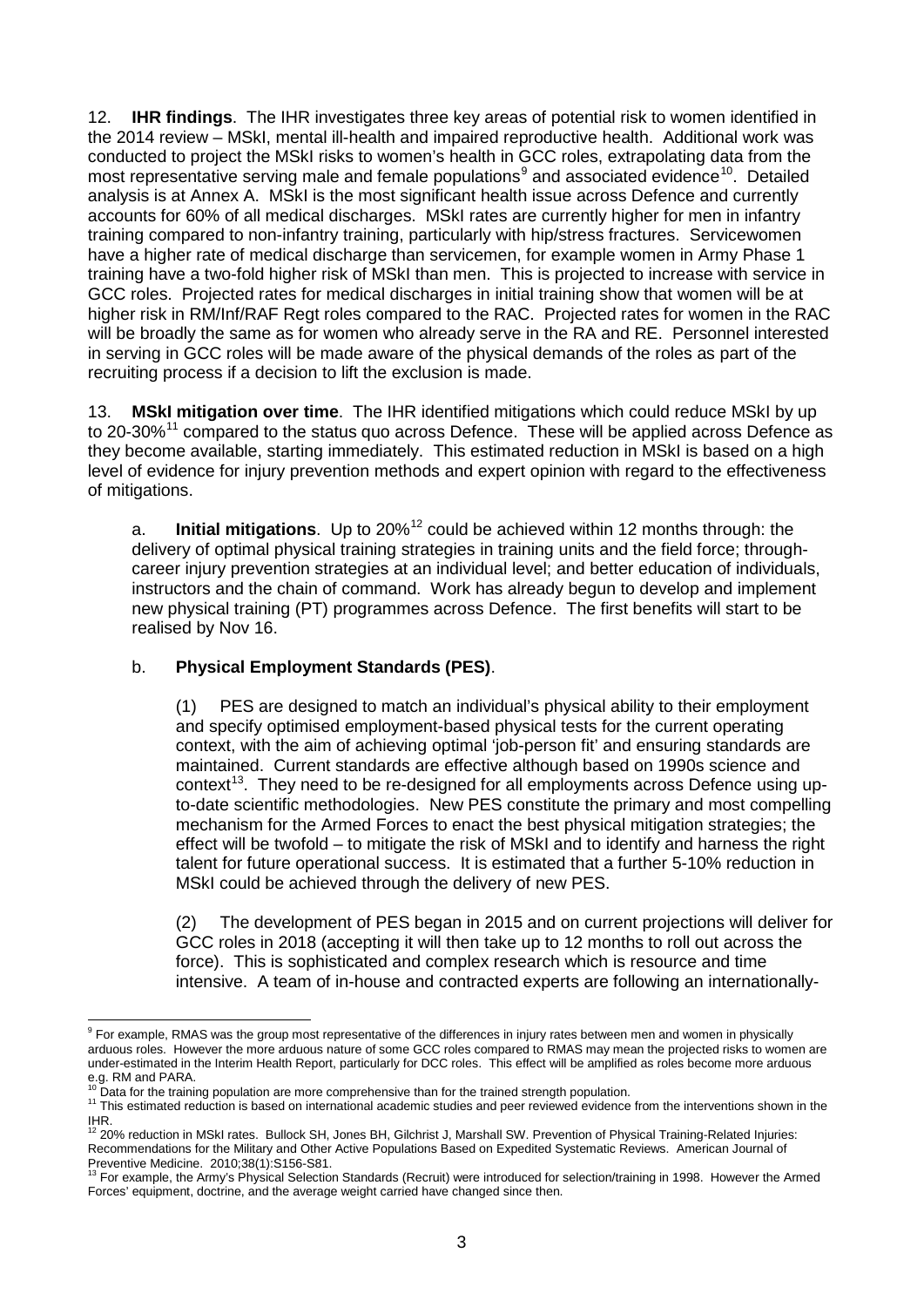recognised methodology and are employing literature reviews, surveys, focus groups, laboratory studies, and observations of troops in the field in different roles and environments. Options to deliver PES sooner have been investigated and judged to be either impractical or sub-optimal. Going too quickly will likely compromise the scientific rigour of the work. Securing the services of appropriately qualified research specialists will also be difficult. It will also limit the number of field exercises available for research. As a benchmark the AUS and US Armed Forces took between 3-5 years to deliver PES and are continuing to introduce them across the force throughout 2016.

### 14. **Maintaining Combat Effectiveness through physical standards**.

a. **Current**.CE will be maintained through the absolute enforcement of the mandated GCC physical standards. Until new PES are delivered in 2018, the current standards will continue to be used. These are gender free and based on employment which makes them the optimum solution until 2018. Rigorously applied, they will provide an appropriate benchmark for the entry of women into GCC roles and, importantly, protect against perceptions of diminishing standards. Equally, maintenance of the standards will ensure no perception of bias (favourable or adverse) towards women wishing to join GCC roles.

b. **Future**. It is likely that physical standards will change with the introduction of a new PES methodology, and elements may become easier or harder depending on the findings of the study. This is inevitable given the length of time since the current standards were introduced, changes in equipment, doctrine and operational experience, underpinned by a more sophisticated scientific methodology<sup>14</sup>. There will also be more emphasis on upper body strength which is lacking in the current standards. Any change will be based on evidence and entirely justifiable, and it will ensure the Armed Forces are training to the correct standards for the contemporary operating context, thus making service personnel fitter for role. Messaging will be critical to ensure the rationale for change is fully understood.

15. **Other health mitigations**. Work is required to identify mitigations for mental ill-health and reproductive health. Annex A contains more detail on these two important health aspects of military service for women and men. Revised post-partum (post pregnancy) strategies will also be required. There is insufficient evidence and understanding to accelerate this work, but changes are likely to be delivered incrementally up to the conclusion of the research programme in 2021.

16. **Action already underway**. Defence has recognised the requirement to act immediately in light of the emerging findings from the WGCC research programme. Following a Rapid Improvement Event in May 2016, a review of the policy areas in which these risks are present has already been launched, and the findings are being shared with and integrated into existing research and development programmes. For example, the ongoing development of the VIRTUS equipment programme will incorporate the early recommendations on load carriage and weight distribution, and the WGCC research team remain engaged with this equipment programme as it develops. This will allow mitigation actions to be taken as soon as practicably possible. The WGCC Research programme will continue to 2021 in order to investigate these risks further and generate policy changes which ensure service personnel train and prepare optimally.

17. **Propensity to serve and projected recruitment**. The Servicewomen's Propensity Survey<sup>[15](#page-3-1)</sup> in 2015 indicated that there will be a surge of interest on the opening of roles, but that, in the longer term, the projected numbers of women entering GCC roles will be very small. It suggested that heavier, mounted roles will be more popular than lighter, dismounted roles. An upper-end estimate of the steady state number of new female Army recruits who will successfully enter GCC roles annually, based on physical ability and motivation, is 10 into the Infantry (Army) and 20 into the RAC per year. Similarly low comparative figures are projected for RM (2-4) and RAF Regt (6-8). The experiences of US, AUS and CAN support the UK's predictions of small numbers. Low

<span id="page-3-1"></span><span id="page-3-0"></span>

<sup>&</sup>lt;sup>14</sup> Recognising the Armed Forces will continue to develop, PES should be reviewed periodically.<br><sup>15</sup> Approx 5,000 servicewomen from all 3 Services responded – trained, under training, and undergoing selection.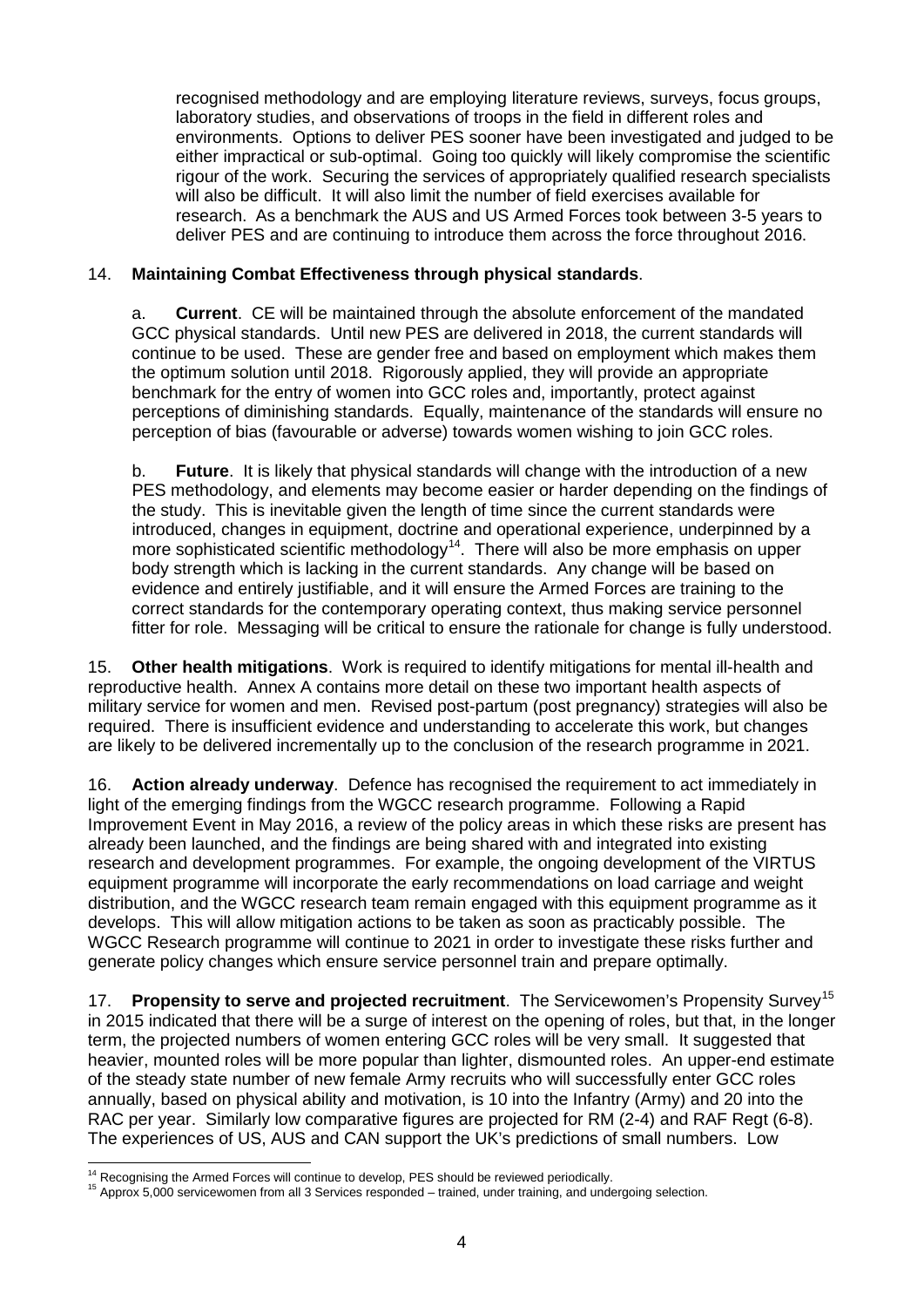numbers will mean the initial transitional period will be easier to manage for Defence and resources can be concentrated to generate successful delivery, for example targeted health mitigation measures. Low numbers also mean it will take longer for trends to be confirmed and lessons to be learnt across the force.

18. **Integration – Cultural change and leadership**. Lessons from other nations and research<sup>[16](#page-4-0)</sup> indicate that the impact of gender integration on the cohesion of traditionally male groups depends on the culture of the group. Leadership will be the critical factor in setting the right climate in units and ensuring women are treated equitably with men. A cultural change and leadership package is being designed to support implementation, should there be an affirmative decision.

19. **Finance – Health**. The five-year Defence research programme is the principal means for Defence to reduce the health risks to a level considered to be as low as reasonably practicable (ALARP). Funding of this research is fully justified against the scale of current litigation costs. For example the total Army in-year expenditure on MSkI-related Health & Safety claims in FY14/15 was £5.2M $<sup>17</sup>$  $<sup>17</sup>$  $<sup>17</sup>$ . Women will injure at a higher rate in GCC roles than men making them less</sup> deployable and potentially adding to litigation costs. Value for money could be brought into question over this issue, however the likely very small number of women entering GCC roles will diminish this effect. On balance, concerns over value for money will be outweighed by the message of equality of opportunity and the positive impact on female recruiting over time.

20. **Finance – Implementation**. Delivering the necessary organisational changes to Defence (recruiting and educational/cultural activities) will be covered within existing programmes and initiatives such as Service recruiting activities and the Defence Diversity Inclusion Programme. Infrastructure changes across Defence will be achieved through existing development strategies and resources or minor new works and will not impact on successful delivery of the policy change. The amount of funding required for longer term infrastructure solutions such as living and technical requirements in previously male-only establishments is uncertain, as it will depend on the number of women posted to particular establishments. It is, however, unlikely to exceed £5M over the next  $5 - 10$  years and will be found from existing infrastructure budgets<sup>[18.](#page-4-2)1</sup>

## 21. **International analysis**. Other nations' experiences are summarised at Annex B.

a. **Approach**. US and AUS Armed Forces have changed their policy on women in GCC roles. All roles are now open. Both nations adopted a deliberate approach to implementation and waited for the delivery of new PES before training ab initio recruits. Not rushing to failure has been a key tenet in these nations' approaches, both taking approximately 5 years to open roles.

b. **USMC experiment**. The USMC conducted an experiment (GCEITF<sup>19</sup>) that demonstrated that, on average, women have to work harder than men to achieve the same effect in Close Combat. The USMC also found that all-male teams performed better in the majority of tasks than gender-integrated teams with the biggest differences seen in Infantry tasks. The findings reinforce the 2014 UK Report's conclusions on cohesion and CE, which were that a combination of leadership, training and competence (i.e. achieving the required standard) were the determining factors of small unit cohesion and CE. By design, the experiment methodology did not isolate the performance of the fittest and most suitable women, who may have been fitter than the least fit man. Therefore it is essential that, for the UK, entry to GCC roles is rigorously mandated through the application of physical standards. Otherwise the introduction of women to GCC roles could amount to a lessening of standards.

<span id="page-4-1"></span><span id="page-4-0"></span><sup>&</sup>lt;sup>16</sup> RAND Corporation, Agnes Gereben Schaefer et al, Implications of Integrating Women into the US Marine Corps, 2015.<br><sup>17</sup> Payments were made on 17 female cases (£0.2M) and 146 male cases (£5M). This includes damages, cl

<span id="page-4-2"></span> $18$  For example, infra changes at CTC RM are not expected to cost more than £300-500K over five years, depending on the application of the necessary policy changes.<br><sup>19</sup> Ground Combat Element Integrated Task Force.

<span id="page-4-3"></span>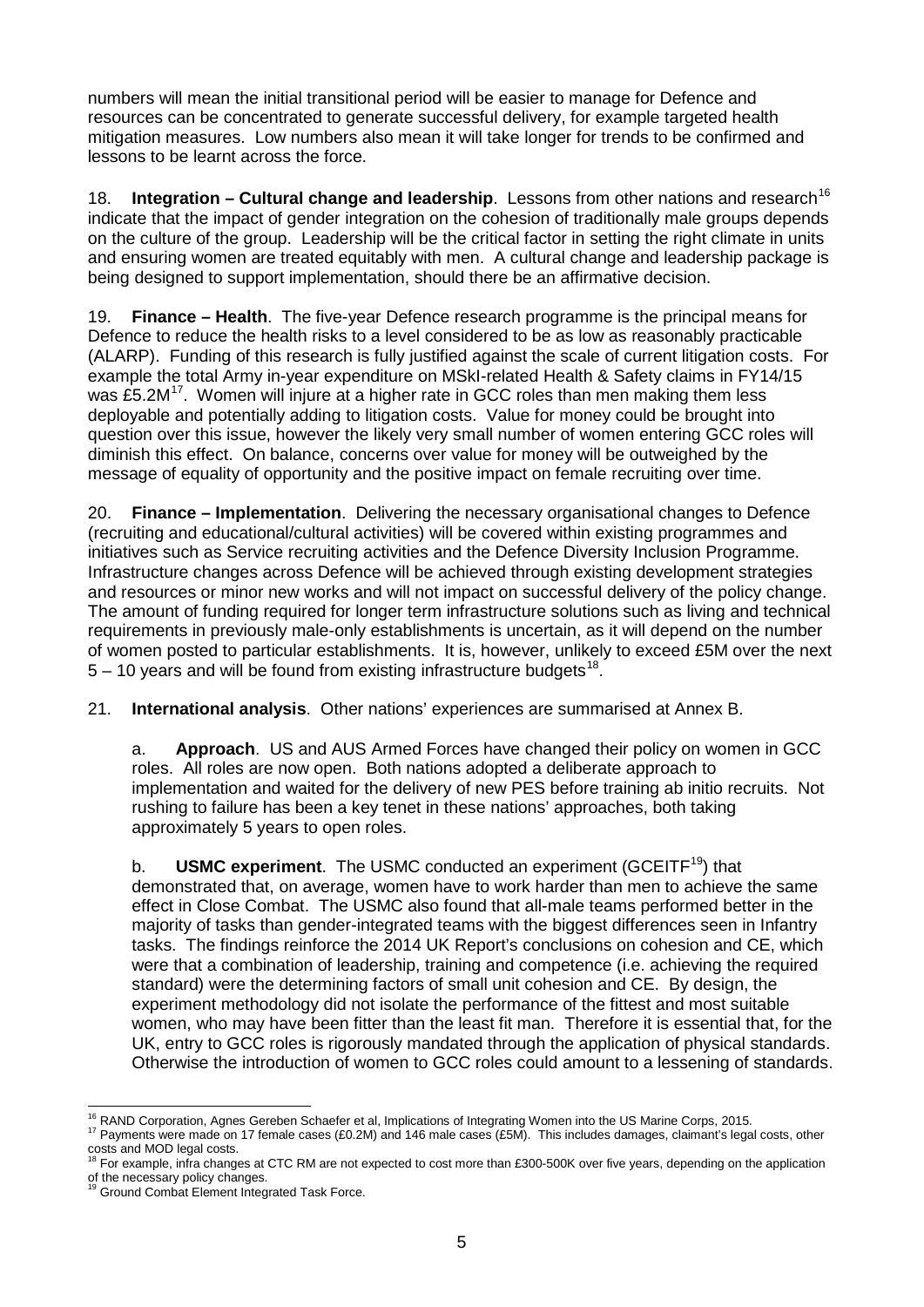#### **Recommendation to SofS**

22. **Courses of action**. If SofS agrees that there is sufficient evidence to support a decision to change policy and announce the removal of the exclusion, three implementation options are available<sup>[20](#page-5-0)</sup>. The key variables are the speed of launch and the level of risk. Judgement must balance the advantages of swifter implementation against the more deliberate delivery of MSkI and wider health mitigations:

a. Immediate, all roles open<sup>[21](#page-5-1)</sup> from Nov 16.

b. Deliberate, all roles open in 2018 when PES mitigations are in place.

c. Phased, the lower-risk RAC role opens in 2016 and the remaining roles open from 2018 when PES mitigations are in place.

23. **Recommendation**. Sufficient evidence has been generated to support a recommendation that the exclusion of women from GCC roles is lifted. The recommended COA for implementation is a phased approach. RAC roles will start to open to women in Nov 16 while all RM, Inf and RAF Regt units will open in 2018 (both Regular and Reserve). Delaying the higher risk roles until the necessary health mitigations are delivered offers the optimal balance between speed of delivery and management of risk.

a. **Benefits**. Wider benefits will be realised as soon as is practicable. Women will not be exposed to higher risk roles until all mitigations are in place. Opening the RAC early will also permit lessons to be learnt and absorbed before extending to the RM/Inf/RAF Regt, allowing adequate time to shape cultures and conduct  $X-DLOD<sup>22</sup>$  $X-DLOD<sup>22</sup>$  $X-DLOD<sup>22</sup>$  preparation.

b. **Risks**. Women are not able to join all roles for up to 3 years despite the policy being changed in 2016.

24. **Army managed roll-out**. A managed roll-out for the Army has been identified as a further mitigation against the health risks in the largest Service cohort as effort can be focused on a small number of units initially. Employing a managed roll-out makes sense for reasons beyond just health mitigations, including to target resources, learn lessons, gain confidence, and ensure all aspects of the implementation plan were completed to achieve satisfactory full integration of women with men. Initially three Regular RAC units and all Reserve RAC units will be opened. The first Regular units have been selected based on the mounted, heavier nature of their roles<sup>[23](#page-5-3)</sup> and their more advanced DLOD solutions for integration of women with men. The remaining RAC units will be opened as fast as practicable on a conditions basis and no later than 2018<sup>24</sup>, in line with the Royal Marines, Infantry and RAF Regt, with an initial assessment of the Army's progress by Commander Field Army six months after the start of implementation.

<span id="page-5-0"></span><sup>&</sup>lt;sup>20</sup> Following further consideration of the risks of the GCC environment, there may be opportunities to pursue a more progressive approach to implementation for other roles across the Services as and when conditions allow.

<span id="page-5-1"></span><sup>&#</sup>x27;Opening roles' is defined as the moment women can either enter the specific GCC training pipeline as a new recruit or transfer into a GCC role/unit as a transferee. Applications to join GCC roles/units will be taken from a point in advance of roles opening, to be

<span id="page-5-2"></span>determined for each Service/role following a positive announcement.<br><sup>22</sup> X-DLOD measures to support full integration of men and women in how they live/train/operate, for example adjustments to Commodation, introduction of female support networks, and delivery of new equipment. Solutions will improve with more time.<br><sup>23</sup> Surveys of women and other nations' experiences indicate heavier, mounted roles are likely to expose women to less dismounted work carrying weight.<br><sup>24</sup> The speed at which subsequent RAC units are opened will be flexible and depend on two principal factors: the number of women

<span id="page-5-4"></span><span id="page-5-3"></span>joining GCC units; and cultural/practical concerns (i.e. lessons learnt, cultural change, confidence amongst the chain of command, and DLOD preparedness). For example, fewer women joining may mean it is judged that insufficient lessons have been learnt and the speed which units are opened should be slowed down until more women join. Conversely, higher than anticipated numbers of women may result in the thresholds for women in any unit/coy being exceeded quickly, precipitating the opening of more units. Ultimately judgement will be required based on the conditions at the time. Routine progress assessments will enable an agile approach.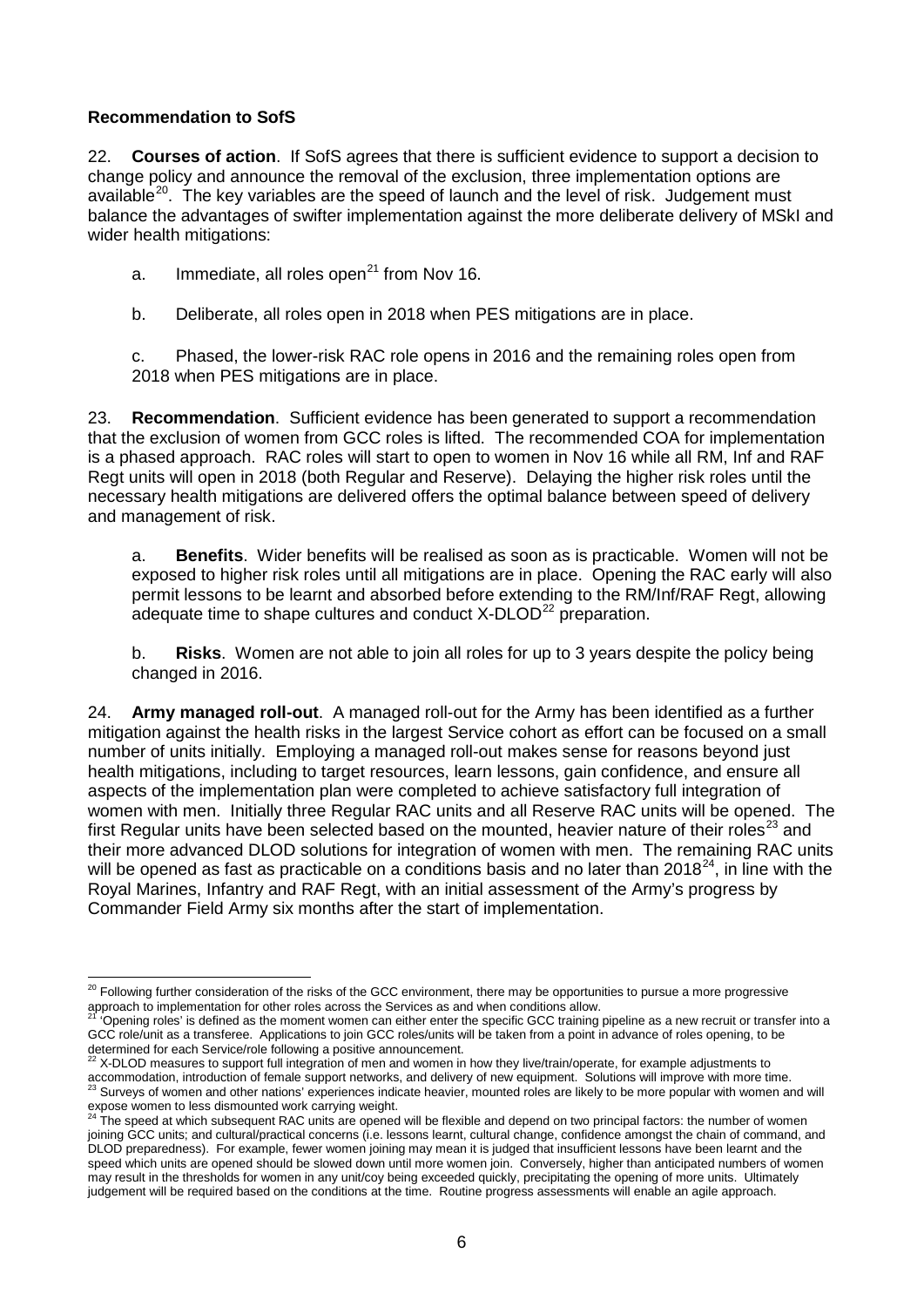25. **Congruence with current policies**. Defence will seek to roll out implementation in a manner which does not make an issue of the removal of the exclusion. Key assumptions for planning are that existing policies must continue to be used where possible, leadership will be a major tenet to success, Reserves and Regulars will be treated the same where possible, and transfers are likely to be the first arrivals, ahead of ab initio recruits. The Services have conducted separate but co-ordinated implementation planning against the same principles as far as possible:

a. CE must be protected through objectively justifiable and gender free physical standards.

b. Men and women will be fully integrated to achieve cohesion (live/train/operate). Minor safeguards in how women are accommodated will comply with Defence policy.

c. There will be no quotas or targets for women in GCC roles.

d. Those health mitigations identified in the IHR which apply to all roles across Defence will be delivered as soon as practicable from 2016. It will take up to 12 months to complete the delivery of mitigations to achieve a possible 20% reduction in MSkI. This process will start in Nov 16. With the delivery of PES in 2018, a further 5-10% reduction will be achieved.

e. Implementation will be monitored using a set of assessment metrics to allow progress to be measured and periodically reported. This will contribute and shape decisions on the completion of roll-out to all GCC units.

Annexes:

- A. Analysis of Health Risks.
- B. Other Nations' Experiences.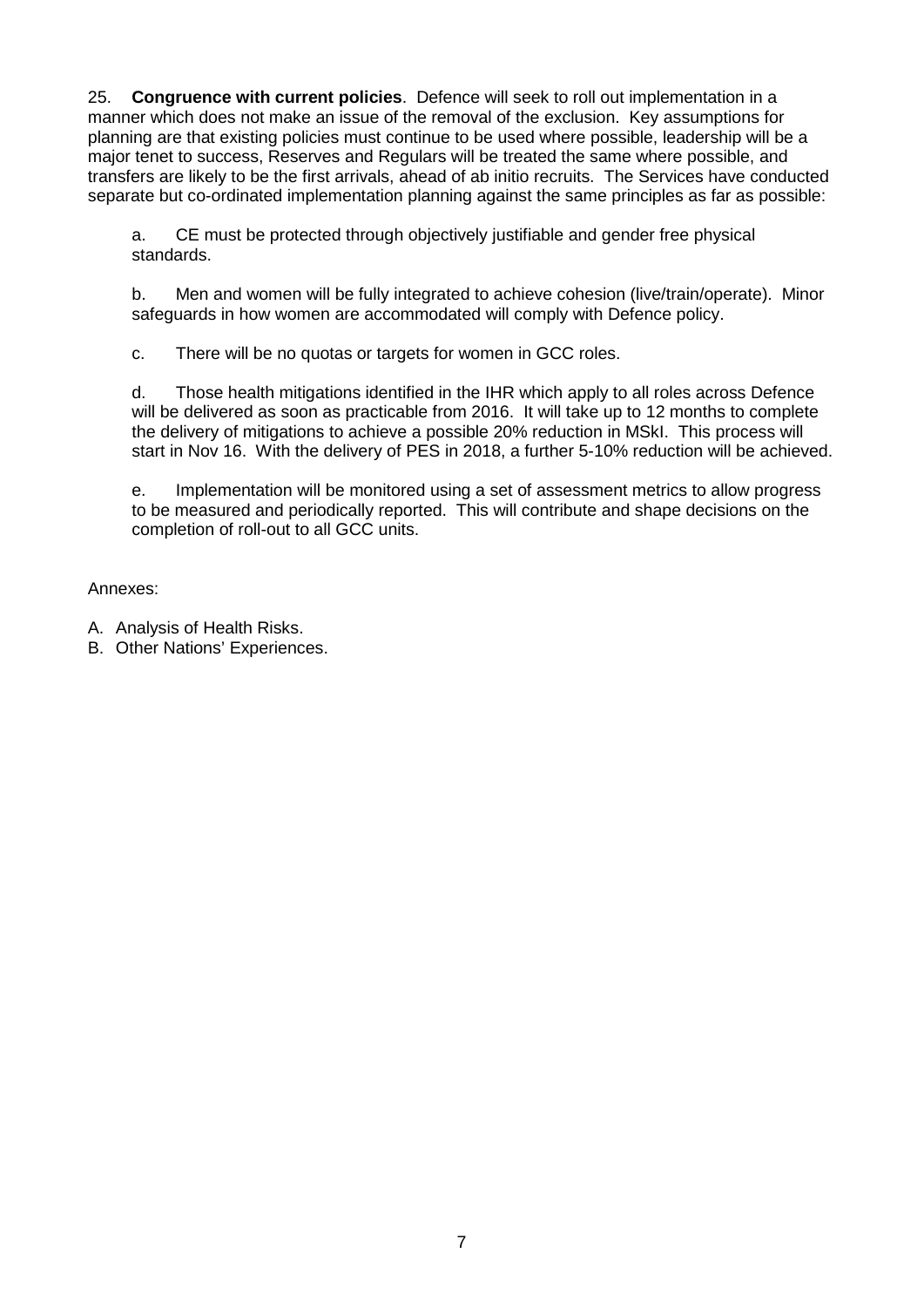### **ANALYSIS OF THE HEALTH RISKS**

#### **KEY FINDINGS**

- **Servicewomen have a higher rate of medical discharge than servicemen.**
- **MSkI is the most significant health issue across the three Services and currently accounts for approximately 60% of all medical discharges.**
- **Projected medical discharge rates during initial training for women joining the RM, Inf and RAF Regt are considerably higher than those for the RAC and the injuries sustained are likely to be more severe.**
- **Projected medical discharge rates during initial training for women joining the RAC are broadly in line with those already experienced by women joining the RA and RE.**

• **The Interim Health Report has identified MSkI mitigations that are estimated to reduce the risk by up to 20-30%. New Physical Employment Standards (PES) are critical to reach the full 30% mitigation.**

#### **Overview**

1. The Interim Health Report (IHR) is the first report in a five year research programme which commenced in Aug 2015, it provides an updated position to the 2014 Women in Ground Close Combat (WGCC) review on the health risks to women in GCC roles. The IHR will be published publicly following the SofS decision and announcement.

2. The IHR investigates the three key areas of potential health risk to women identified in the 2014 review: musculoskeletal injury (MSkI), mental ill-health and impaired reproductive health.

3. The report identifies four key mitigations considered *essential* for protecting the health, and maximising the physical performance, of women in GCC. It should be noted that all of the initiatives (with the exception of post-partum policy and mental health first aid) are also expected to reduce MSkI in servicemen. The first three address the key issue of MSkI.

- a. The design and implementation of new Physical Employment Standards (PES).
- b. Optimising physical training strategies.
- c. Injury prevention strategies (including updating post-partum policy).
- d. Expanding mental health first aid.

#### **MUSCULOSKELETAL INJURY RISK**

4. **Tri-Service injury rates and medical discharge**. Analysis of medical data shows that:

a. MSkI is the primary cause of medical discharge, for both men and women across all three services, accounting for approximately 60% of all medical discharges.

b. Servicewomen in training injure at a higher rate than servicemen and are more likely to suffer career limiting injuries, resulting in a correspondingly higher rate of medical discharge.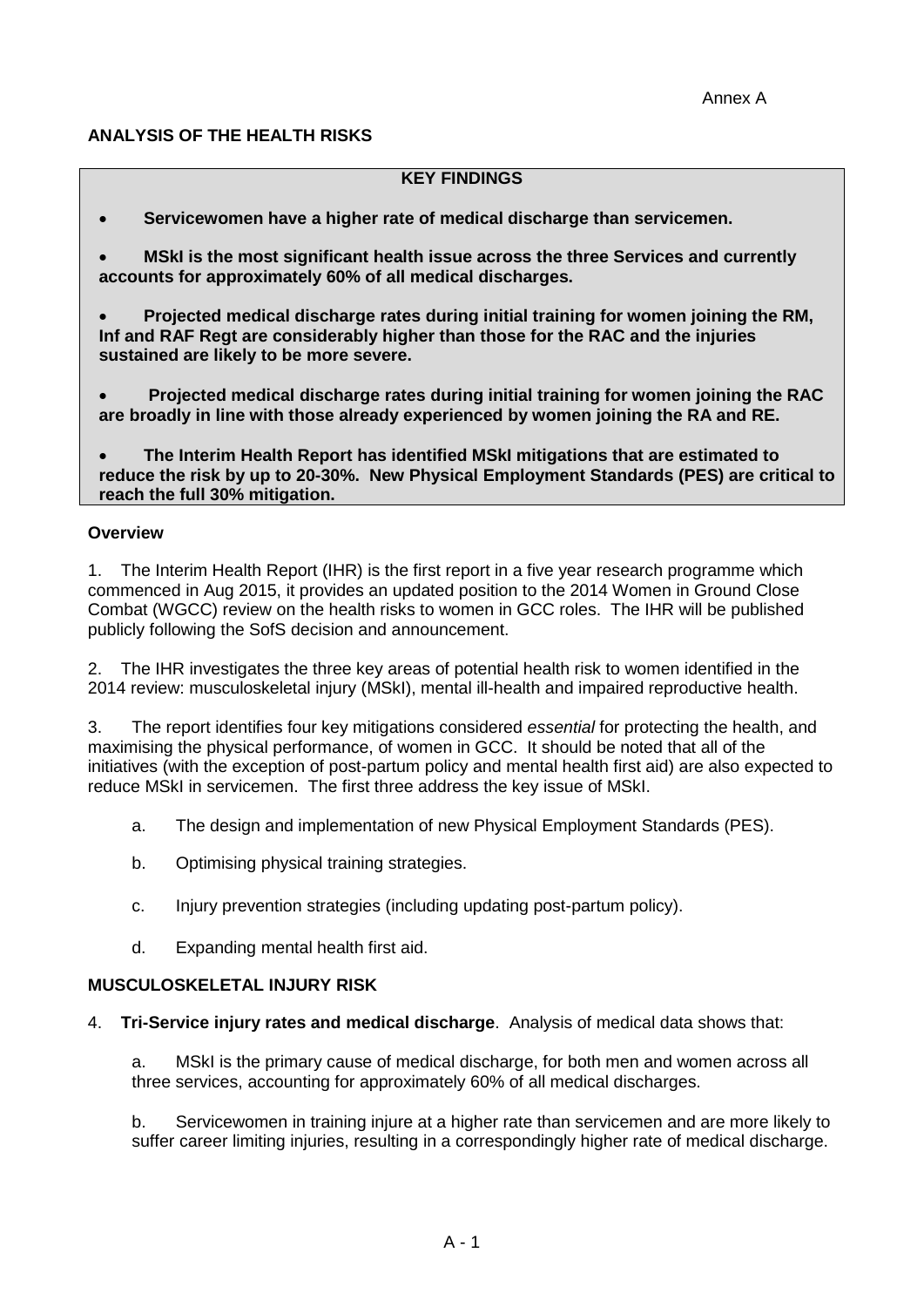c. The injury data for the trained strength is not as comprehensive as for the training environment. Capture of MSkI data across Defence must be standardised to provide better understanding of the health risks and monitor the success of MSkI mitigations.

5. **Projected medical discharge and injury rates for female other ranks in GCC roles before mitigation[25](#page-8-0)**. Utilising the most representative male and female populations, and associated evidence from the IHR, projected wastage figures for initial training and service after 4 years were extrapolated $^{26}$  $^{26}$  $^{26}$ .

a. Projected medical discharge rates during initial training for women joining the RM, Infantry and RAF Regt are markedly higher than those currently experienced by men.

| <b>Royal Marines</b>  | 25% women          | Army       | 40% women         |  |
|-----------------------|--------------------|------------|-------------------|--|
|                       | $(vs 6\%$ for men) | Infantry   | $(vs 9%$ for men) |  |
| Army Royal            | 3% women           | <b>RAF</b> | 10% women         |  |
| <b>Armoured Corps</b> | (vs 2% for men)    | Regt       | (vs 2% for men)   |  |

b. Medical discharge rates during initial training for women joining the RAC are projected to be the same as those already experienced by women joining the RA and RE (3%) and broadly in line with the injury rates for men in the RAC, RA and RE (2%).

c. The number of female recruits joining GCC that are projected to still be serving in GCC roles $^{27}$  $^{27}$  $^{27}$  and MFD after four vears are shown below:

| <b>Royal Marines</b>  | $\vert$ 1 in 10 women | Army     | 1 in 10 women   |
|-----------------------|-----------------------|----------|-----------------|
|                       | (vs 1 in 4 men)       | Infantry | (vs 1 in 4 men) |
| Army Royal            | 1 1 in 4 women        | RAF      | 1 in 4 women    |
| <b>Armoured Corps</b> | (vs 1 in 3 men)       | Regt     | (vs 1 in 3 men) |

6. **Post-Partum**[28.](#page-8-3) Women are at increased risk of injury for at least 12 months post weaning. Post-partum policy, in particular return to work, needs to be re-evaluated and updated policy issued.

7. **MSkI Mitigations**. More detailed and comprehensive mitigations will be available as the research progresses. Regardless of the outcome of the review, MSkI mitigations for all three Services must be taken forward now, and action to ensure this takes place is already underway. The IHR identified the following mitigations based on the evidence accrued so far, which are anticipated to be able to reduce MSkI by up to 20-30%<sup>29</sup>:

a. **Physical Employment Standards**. At present single Services mainly use vocational tests to assess the annual fitness of personnel, which tend to be either out-dated or not formally validated against job requirements. New Physical Employment Standards (PES) are required to select and train personnel based on the physical requirements of the job, with the aim of achieving an optimal 'job-person' fit<sup>30</sup>. The development of PES began in 2015 and on current projections will deliver for GCC roles in 2018. Going any quicker would be likely to compromise the scientific rigour of the work and be unreliable due to the vagaries of securing the services of appropriately qualified individuals.

<span id="page-8-0"></span><sup>&</sup>lt;sup>25</sup> Medical discharge figures do not signify that individuals do not recover from their injuries and go on to further employment outside the military environment.<br><sup>26</sup> Figures as at 1 Jun 16.

<span id="page-8-2"></span><span id="page-8-1"></span><sup>&</sup>lt;sup>26</sup> Figures as at 1 Jun 16.<br><sup>27</sup> This includes outflow for medical and non-medical reasons, as well as individuals completing their initial mandatory period of service.<br><sup>28</sup> Post pregnancy.<br><sup>29</sup> Training strategies and in

<span id="page-8-4"></span><span id="page-8-3"></span>MSkI by a further 5 to 10%.

<span id="page-8-5"></span> $30$  Optimsed PES must be free of discrimination on the grounds of a protected characteristic, such as sex or age; must reflect the essential physical tasks required to perform the specified job successfully; and, must use pass standards that reflect the physical performance standards required to safely and satisfactorily complete these essential job tasks.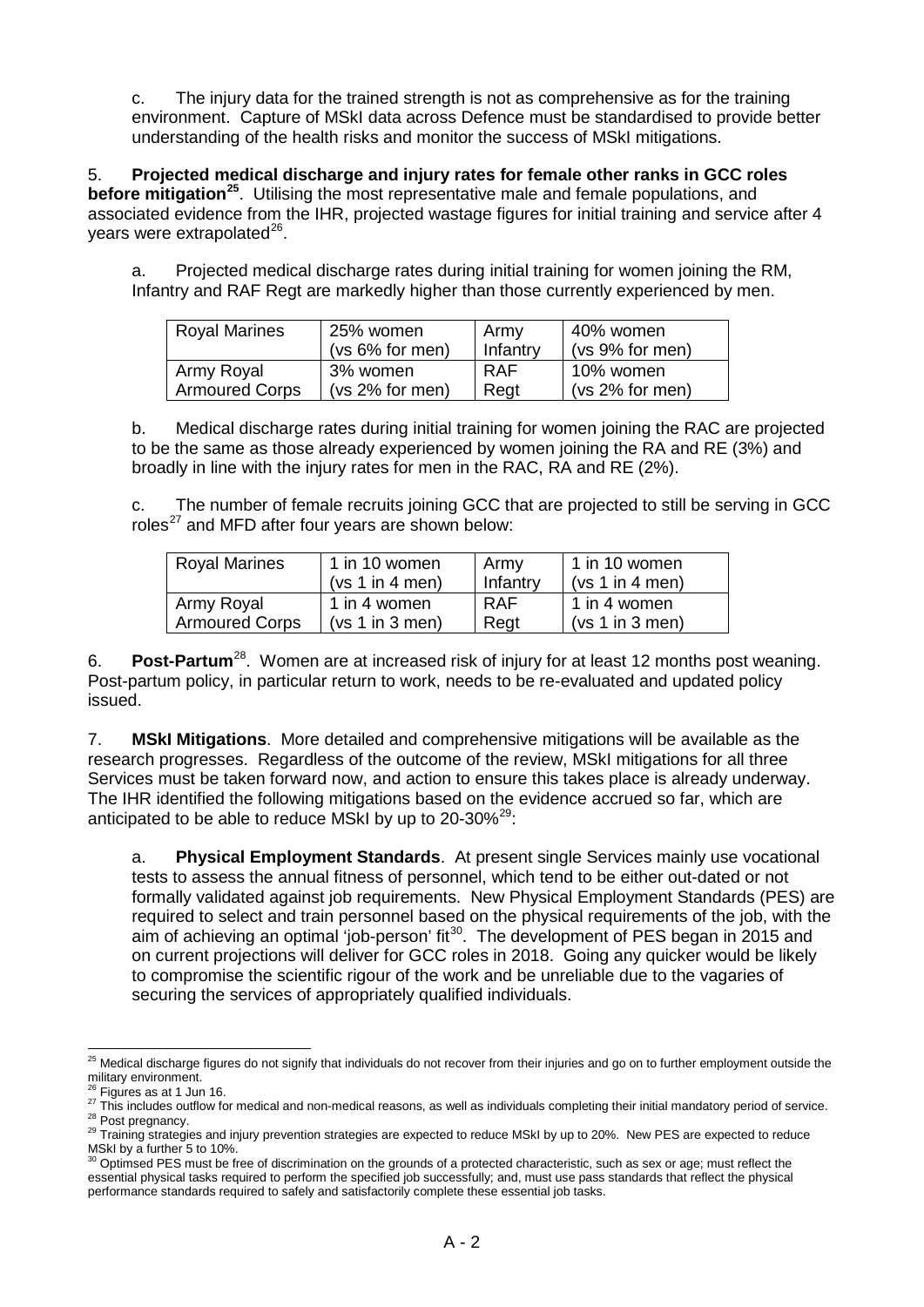b. **Training strategies**. Optimal physical training strategies will play an essential role in mitigating the risk to women in GCC roles. Significant improvements in physical performance of women and men can be achieved with properly designed, progressive physical training programmes. For women in GCC roles, particular attention should be given to maximising upper body strength, using heavy resistance exercises which will also optimise load carriage performance when combined with aerobic training.

c. **Injury prevention strategies**. Single sex physical training, particularly during initial training, can reduce the rate of severe overuse injuries. Effective leadership and awareness of training errors are essential elements of all injury prevention strategies. Appropriately trained personnel are required to deliver injury prevention strategies to promote adherence, effect change and maximise benefits to injury prevention. The introduction of health surveillance<sup>[31](#page-9-0)</sup>, particularly during training, is expected to contribute to reducing medical discharges.

## **MENTAL ILL-HEALTH RISK**

8. **Data**. Data from Defence Stats (Health) show that:

a. Mental health and behavioural disorders are the second most common cause of medical discharges, in both men and women, across all three Services, accounting for 11 –  $19\%$ <sup>[32](#page-9-1)</sup> of all medical discharges.

b. Servicewomen present for assessment and are diagnosed with mental health problems more frequently than servicemen. This is in line with the civilian population where women are more likely to have mental health problems than men. It is anticipated that servicewomen could be at increased risk of mental ill-health when undertaking GCC roles compared with non-GCC roles, as has been experienced by the  $US^{33}$ , however there is currently insufficient UK data to support this supposition. Research will continue to study and understand the risk of mental ill-health further.

9. **Mitigations for mental ill-health**.There are currently no proven mitigations for mental illhealth. However, it is anticipated that by increasing knowledge of the signs of mental ill-health within the workplace, and by expanding the current mental health first aid scheme<sup>34</sup>, cases of mental ill-health will be able to be identified and treated earlier. Research will continue to refine Defence's understanding of mental ill-health.

## **IMPAIRED REPRODUCTIVE HEALTH RISK**

10. **Data**. The demands of arduous training and the requirement to sustain high levels of physical fitness may impair female reproductive health, as has been experienced by some high level female athletes, but these effects in servicewomen are not well understood. Data<sup>[35](#page-9-4)</sup> shows that approximately  $1.6\%$ <sup>[36](#page-9-5)</sup> of servicewomen over 30 years of age have fertility problems. Additional research is required to understand whether the potential adverse health effects currently experienced are reversible or cumulative.

11. **Mitigations**. Until the risk of impaired reproductive health is better understood, it is not possible to identify any mitigations. Research will continue to study and understand the risk of impaired reproductive health further.

<span id="page-9-0"></span><sup>&</sup>lt;sup>31</sup> Regular monitoring of an individual so that early signs of adverse health effects and the need for intervention are identified at the earliest possible opportunity.

<span id="page-9-1"></span>

 $32$  RN 11%, Army 14% and RAF 19%.<br> $33$  Crum-Cianflone NF, Jacobson I. Epidemiologic Reviews 2014; 36(1):5-18.

<span id="page-9-3"></span><span id="page-9-2"></span><sup>34</sup> There are currently 140 trainers across the three services.<br><sup>35</sup> Defence Medical Information Capability Programme (DMICP) audit.

<span id="page-9-5"></span><span id="page-9-4"></span><sup>&</sup>lt;sup>36</sup> More research is required to quantify this risk but it is believed to be higher than an age matched civilian population.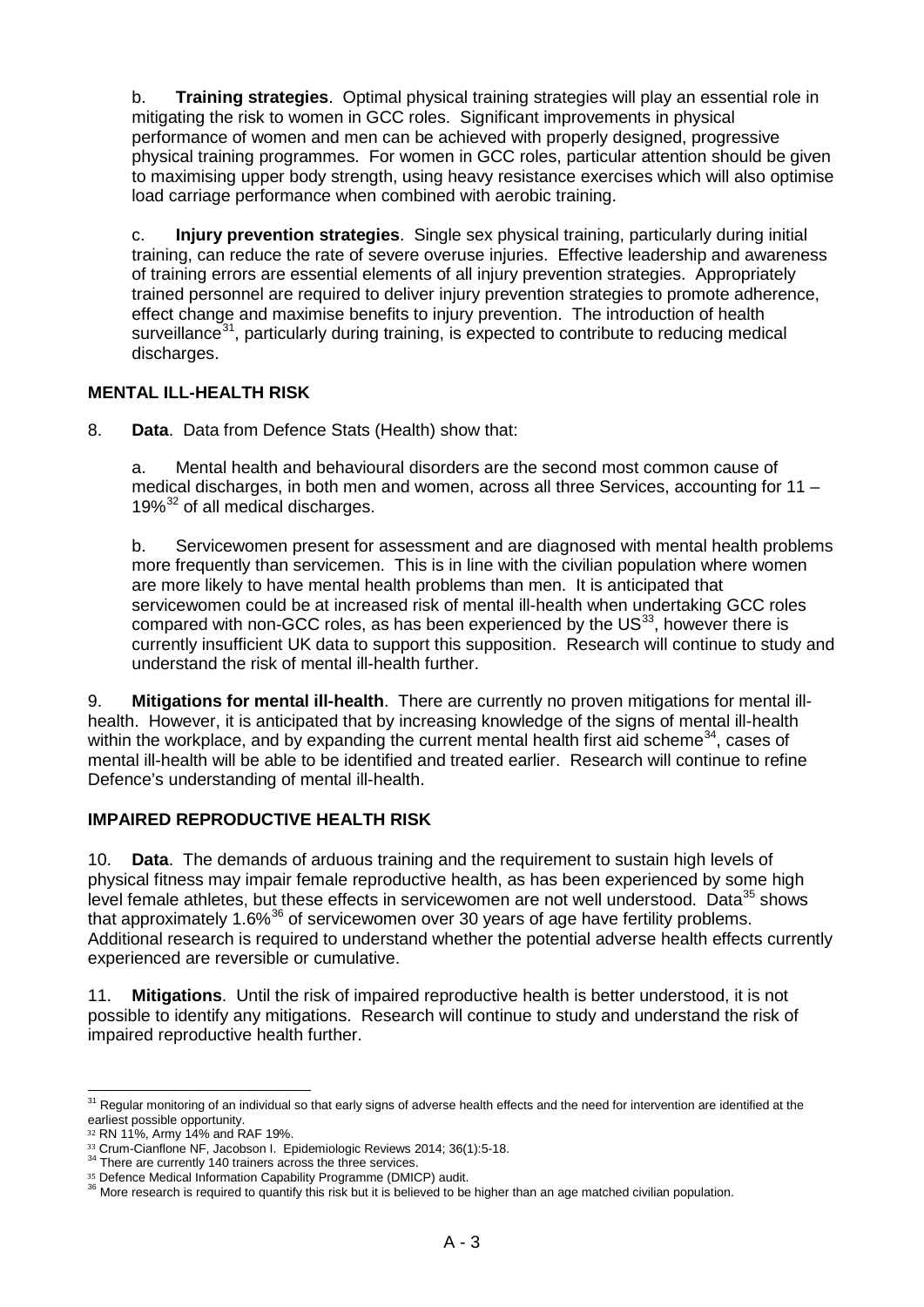## **FURTHER RESEARCH**

12. In addition to the research outlined above the research programme is investigating load carriage and optimising nutritional strategies. For example, the ongoing development of the VIRTUS equipment programme will incorporate the early recommendations on load carriage and weight distribution from the IHR.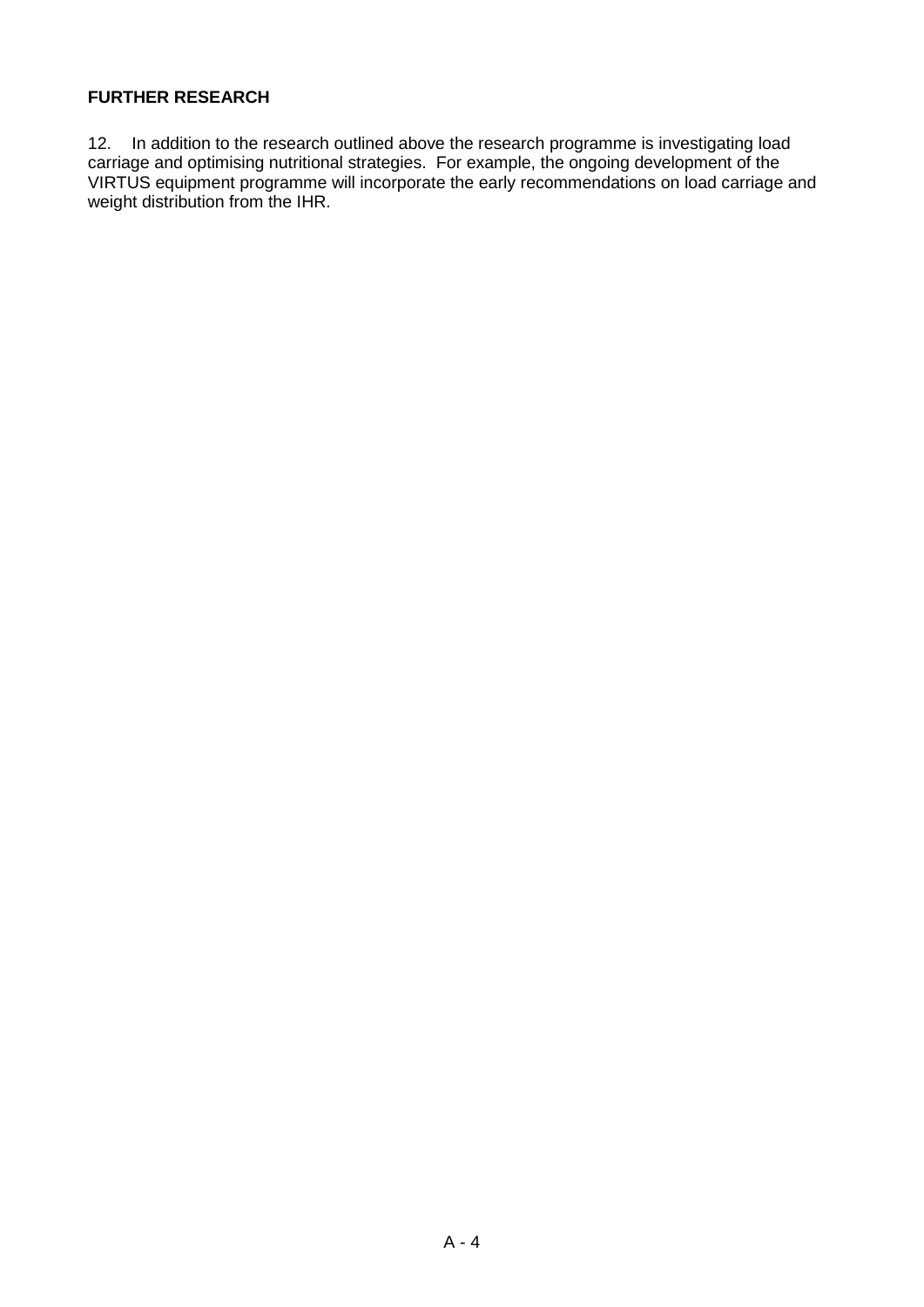### **OTHER NATIONS' EXPERIENCE**

### **KEY FINDINGS**

- **US and AUS Armed Forces have changed their policy on women in GCC roles. All roles are now open to women.**
- **Both nations adopted a deliberate approach to lifting exclusions and waited for the delivery of new Physical Employment Standards before training ab initio recruits.**
- **Not rushing to failure has been a key tenet for both nations' approach, both taking approximately 5 years to open all roles.**
- **Having commenced work in 2013 the first ab initio Infantry recruits are expected to start training in the US in 2017.**
- **Having commenced work in 2011 the first ab initio Infantry recruits in AUS started training in 2016.**
- **US and AUS included artillery and combat engineers within their exclusions – the UK opened these roles fully to women in 1998.**
- **UK analysis of the USMC GCEITF experiment concludes that the robust maintenance of physical standards will protect Combat Effectiveness.**
- **Volunteers for GCC roles have been low in both US and AUS as predicted.**

#### **Overview**

1. The UK WGCC review team has remained fully engaged with other nations. The principle comparator nations are the US and AUS, which have been undergoing the same process of review and policy change, as well as CAN, ISRAEL, NOR and NZ. All of these nations have had restrictions lifted for various periods of time, and to varying degrees of implementation. This annex will highlight the key points from the US and AUS as applicable to the UK situation in the run up to its decision in mid 2016. Figures are accurate as at May 2016.

2. Definitions of what constitutes a 'combat role' vary from nation to nation<sup>37</sup>. Both the US and AUS militaries class close support engineers and artillery as combat units and they have remained excluded to women until the recent policy changes. The UK opened its equivalent roles (the Royal Artillery (RA) and Royal Engineers (RE)) to women in 1998 and therefore has led the way over these nations up until now.

#### **UNITED STATES**

3. On 24 Jan 13, the Secretary of Defense and Chairman of the Joint Chiefs of Staff tasked the Services to meet milestones for the full integration of women into the newly opened positions by 1 Jan 16. Following 3 years of trials, analysis and development of Physical Employment Standards a final decision was taken to open all roles on 5 Dec 15. The USMC recommended maintaining an exception to Infantry and Recon, however this was rejected by Nav Sec.

4. **US Army Review**. In response to the Jan 13 direction to integrate, the US Army undertook a Gender Integration Study and a Physical Demands study, both of which reported in 2015 and

<span id="page-11-0"></span><sup>&</sup>lt;sup>37</sup> For example the Israeli Defence force employs women in a number of 'frontline' units, specifically on border protection duties, but they are not classed as 'combat units'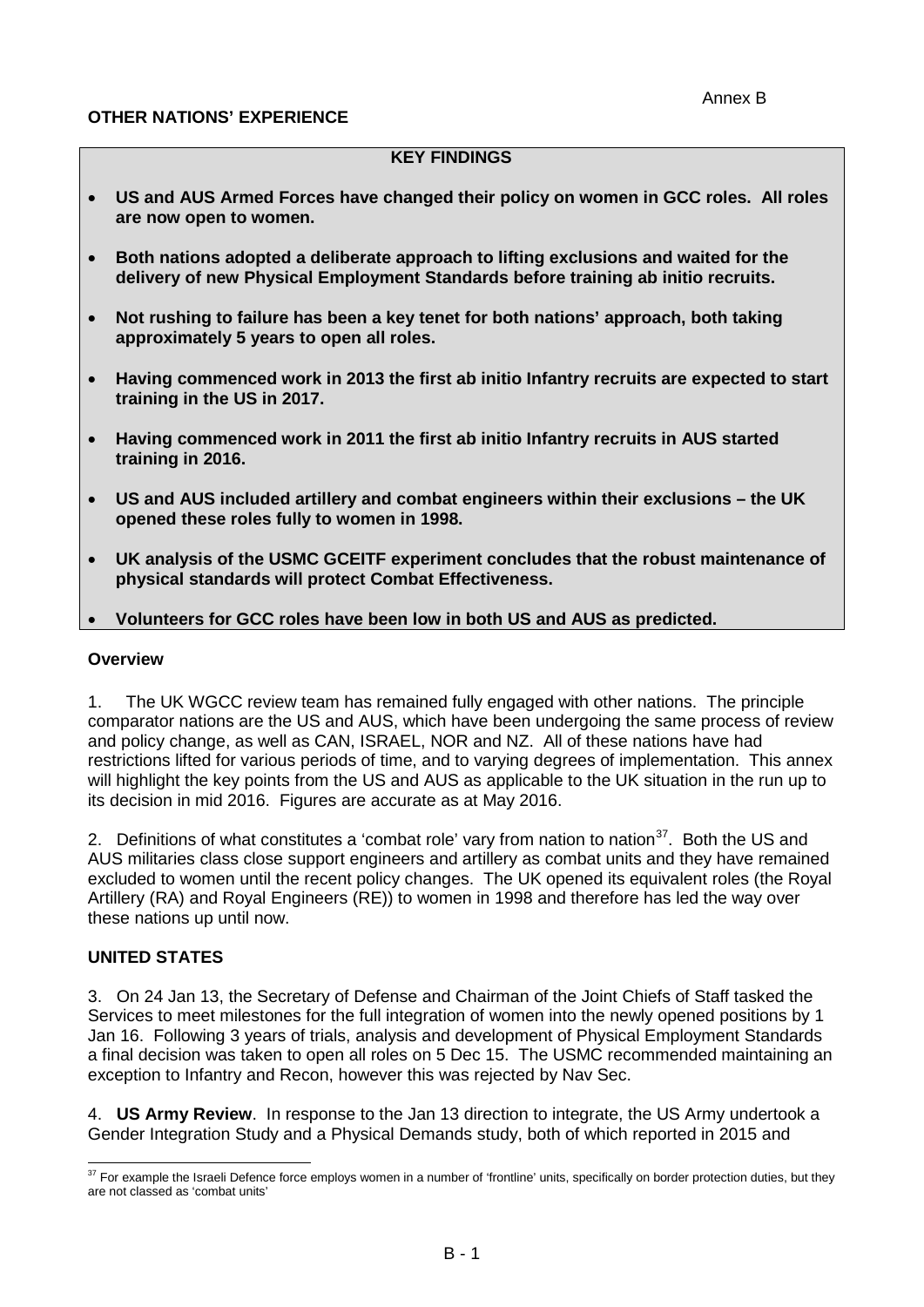contributed to their implementation planning. This was completed by Apr 16 following the decision in Dec 15. The Physical Demands study included the consideration of the relevant Physical Employment Standards, using the same scientific methodology currently in use in the UK physiological research programme. A key output of this study has been the introduction of the Operational Physical Assessment Test (equivalent to the UK PSS(R) standards) and the High Physical Demand Test, which is a training output standard for combat roles. Both these initiatives are being validated through 2016, for full implementation in 2017.

5. **US Army Implementation**. Implementation methodology for the US Army was to seek to create a chain of command through transfers of officers and SNCOs early in the process, followed by enlisted and officer initial training thereafter. There has been mixed success for this process. The much publicised progression of two US Army junior officers through the US Ranger course<sup>[38](#page-12-0)</sup> has generated one individual who is now qualified and has transferred into an Infantry unit. Female enlisted recruits will be loaded to training from Jan 17. Twenty-two offrs will commission into US Army armoured and infantry roles in 2016<sup>[39](#page-12-1)</sup> having completed basic officer training. Currently, the MCoE (Manoeuvre Centre of Excellence) at Fort Benning has 13 officers signed up for Armored Basic Officer Leaders Course (ABOLC) and 11 officers signed up for the Infantry equivalent (IBOLC)<sup>[40](#page-12-2)</sup>. If successful, these officers will arrive in their units from spring 2017.

6. **USMC**. A Ground Combat Element Integrated Task Force (GCEITF) was formed in July 2014 to evaluate the physical performance of individual Marine volunteers in the execution of individual and collective tasks in an operational environment. The purpose of the experiment was to estimate the effect of gender integration in closed and open Military Occupational Specialties (MOS).

7. **GCEITF Key Findings**. The experiment achieved its aim of understanding the effect of gender integration on the most physically demanding tasks of each role and it has provided valuable insights for the UK's analysis. The USMC acknowledge some issues with the experiment's design and execution which potentially effect the statistical findings, for example the small number of female participants. Principal findings were:

a. **Combat Effectiveness**. CE and the need to achieve the most combat effective force was the primary consideration of the experiment. All-male teams performed better in the majority of tasks than gender-integrated teams. The biggest differences were in infantry tasks. There was less difference between all-male and low-density gender-integrated teams than all-male and high-density teams. For the British Armed Forces, low-density squads are likely to be the most suitable comparator model. Many women were slower over obstacles and less accurate in their shooting when in physically demanding conditions. Crucially, the experiment demonstrated that on average women have to work harder than men to achieve the same effect, without comparing the best women and weaker men. It is important to note that all women participating in the experiment had passed the mandated physical standards for the appropriate MOS meaning that their performance was to the required standard. For these reasons, and to ensure CE is protected, it is vital that entry into GCC roles is mandated by gender free physical standards.

b. **Health Effects**. Evidence of higher injury rates for women performing the same tactical tasks as men were recorded, which is broadly consistent with UK's data (e.g. 40.5% MSkI injury of women on GCEITF experiment compared to 18.8% for men). Gender and MOS type were the best predictors of occupational injuries. Vehicle-borne MOS had lower injury rates than those MOS based on movement by foot.

c. **Talent Management**. The importance of leveraging the talents of individual Marines to the fullest possible extent was heavily emphasised with a corresponding need to assign the right Marine to the right job with the appropriate skills and qualifications. It was contended

<span id="page-12-2"></span><span id="page-12-1"></span>

<span id="page-12-0"></span><sup>&</sup>lt;sup>38</sup> A normal, but not mandatory, requirement for all US Army Infantry officers.<br><sup>39</sup> Westpoint graduation is 21 May 2016.<br><sup>40</sup> Figure from 2 different sources, suggesting that there are some transfer applications.